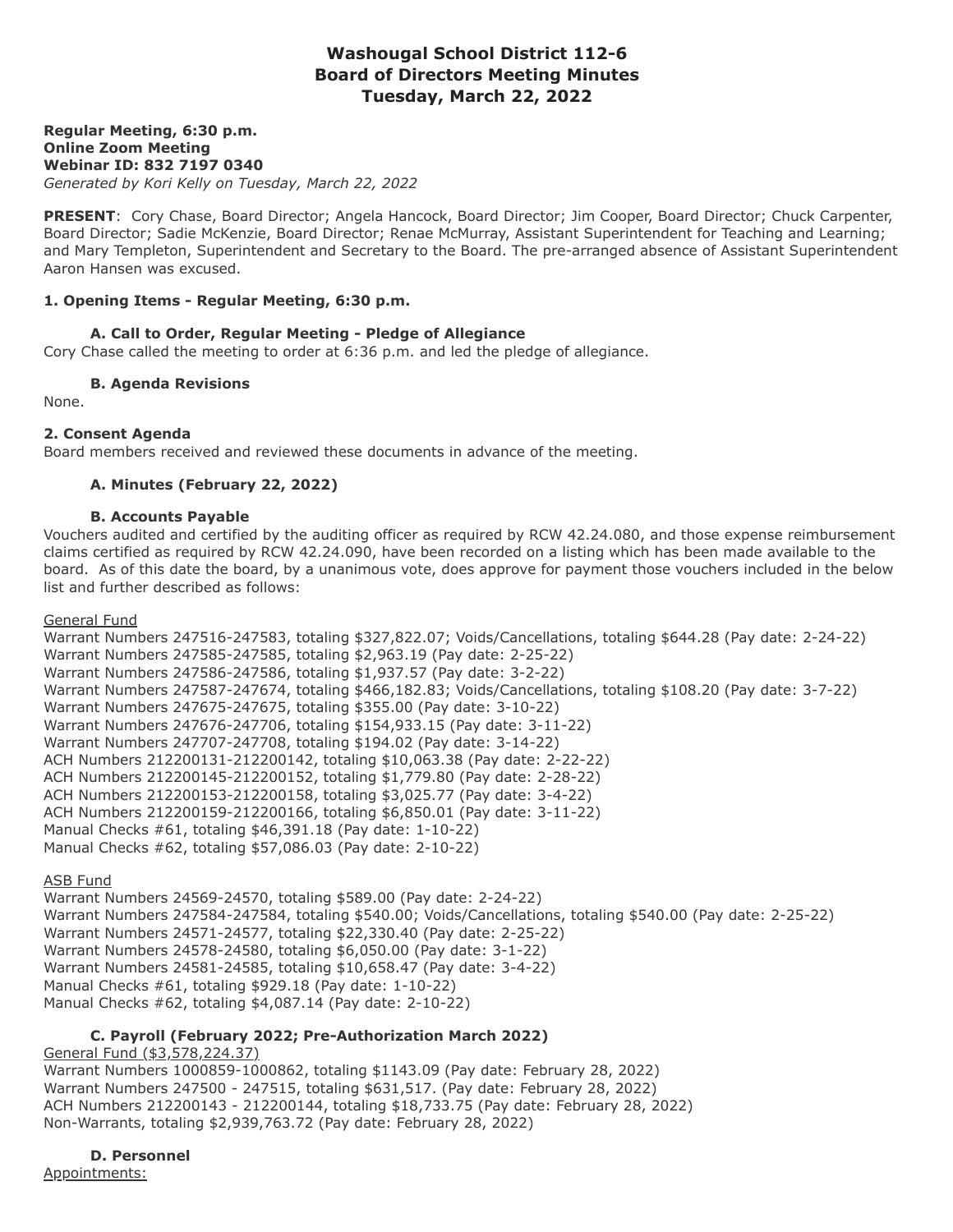Kimberly Le Sieur, Para, WHS, effective 3/8/22 Maizy Dailey, Para, CRGE, effective 3/7/22 Renee Dailey, Para, CRGE, effective 3/7/22 Cady O'Brien, Para-Home Hospital, CRGE, effective 2/28/22 Sophia Parrish, Para, CRGE, effective 3/3/22 Jordan Hampton, Assistant Soccer Coach, WHS, effective 2/28/22 Melissa Horton, Assistant Golf Coach, WHS, effective 2/28/22 Michael Ladage, Assistant Tennis Coach, WHS, effective 2/28/22 Justine Hebblethwaite, Kitchen Assistant, GES, effective 3/14/22 Averie Freund, Para, WHS, effective 3/14/22 Weon Jun, Assistant Boys Soccer Coach, WHS, effective 3/11/22 Jason Kero, Cook/Cashier, JMS/CRGE, effective 3/7/22 Jonas Christiansen, Kitchen Assistant, CRGE/JMS, effective 3/17/22

### Resignations:

Kevin Reilly, Assistant Football Coach, WHS, effective 2/23/22 Stephanie Carlucci, Cook/Cashier, GES, effective 3/18/22 Nathan Kellar, Assistant Track, JMS, effective 3/10/22 Cliff Knotts, Football & Equip, Boys Basketball & Equip, JMS/CCMS, effective 3/14/22 Brittany Guest, Assistant Girls Basketball coach, WHS, effective 3/14/22

#### Retirements:

Brenda Brock, Dispatcher, BB, effective 5/2/22 Jerry Wilson, Bus Driver, BB, effective 6/30/22

#### Leaves of Absence:

Lisa Miller, Teacher, HES, effective 2/14 - 3/13/22 Nicole Prince, Teacher, CRGE, effective 3/3 - 3/9/22 Greg Tuholski, Custodian, HES, effective 1/5/22 - 1/14/22 Taletha Moser, Para, CRGE, effective 2/7/22-2/18/22 Cindi Freeman, Teacher, GES, effective 3/21 - 6/17/22 Anna Stanton, Para, GES, effective 3/14/22-6/17/22 Kristin Beauchamp, Teacher, WHS, effective 2/28/22 - 6/27/22. Previously on 1/27/22 agenda; leave to begin earlier than anticipated John Carver, Teacher, WHS, effective 3/3/22 - 6/17/22

Carlie Green, Teacher, GES, effective 5/23 - 12/16/22

### **E. Contracts**

**F. Field Trips**

### **G. Asset Preservation Program 2021-22**

### **H. Approval of Consent Agenda**

Angela Hancock moved to approve the consent agenda as presented, and Chuck Carpenter seconded. The board voted by roll-call vote as follows: Chase, aye; Hancock, aye; Cooper, aye; Carpenter, aye; McKenzie, aye. The motion carried unanimously.

#### **3. Comments**

### **A. Comments - Board of Directors**

Angela Hancock said she was glad to see faces, and it was great to be in classrooms and see students unmasked. Angela also shared she is looking forward to spring break, and that the Stride is on May 21st, which will be in person.

Jim Cooper thanked the Columbia River Gorge Elementary staff for the visit, and is looking forward to the Washougal Youth Arts Month gallery at Excelsior at the end of this week.

Chuck Carpenter also highlighted the arts month gallery at Excelsior, and shared that it runs Wednesday, Thursday and Friday 5-7 p.m. and Saturday 2-5 p.m. Chuck said it will be great to get out and see creative student work.

Sadie McKenzie said she volunteered at school this week and it was great to see faces. Sadie said mileage club starts soon, as well as 5th grade Biz Town next week.

#### **B. Student Representatives**

None in attendance.

### **C. Superintendent's Update**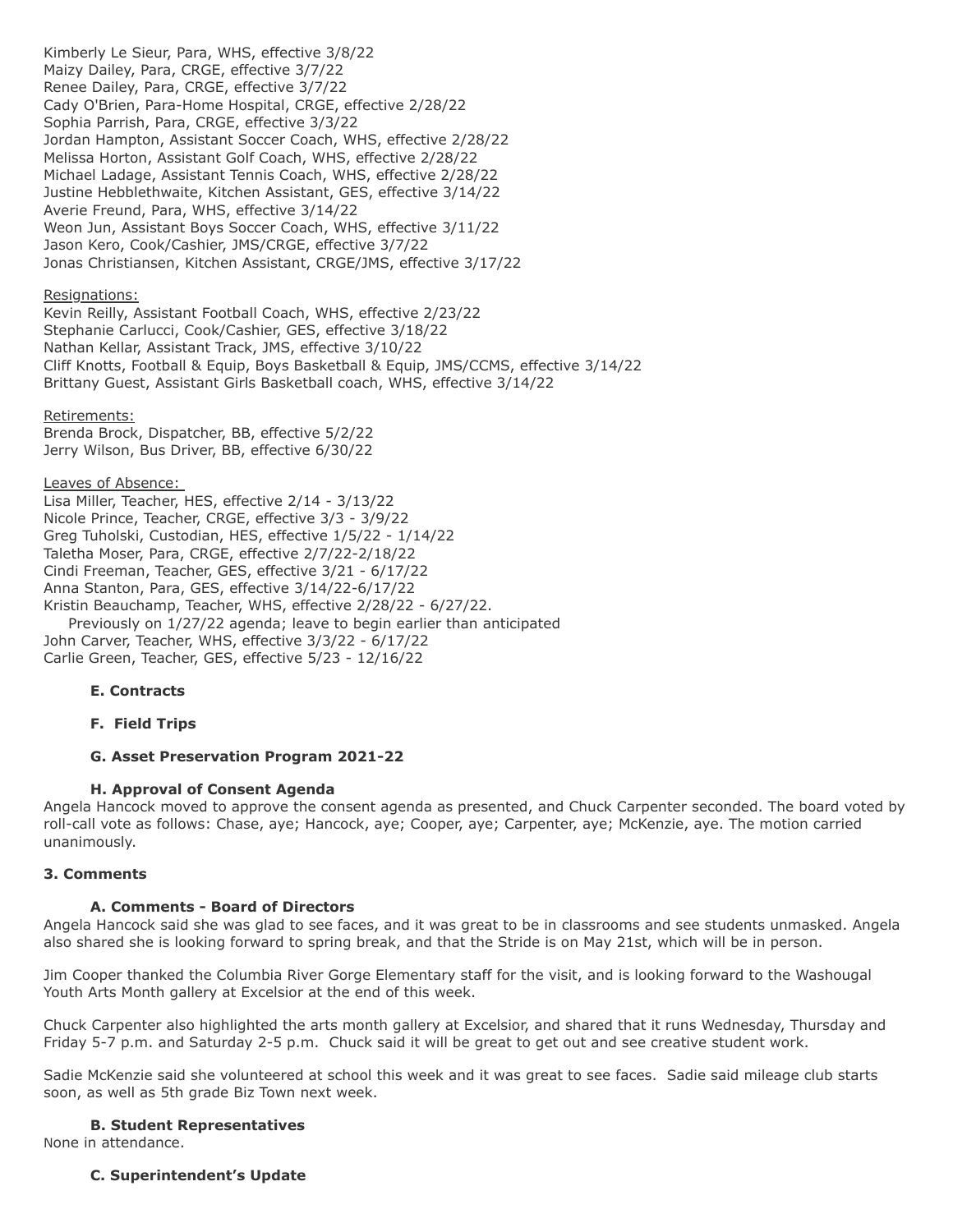Superintendent Mary Templeton encouraged everyone to explore the Excelsior building while they are there for the Washougal Youth Arts Month gallery. The beautiful Excelsior building was made possible by taxpayer approval of the 2015 bond. Mary highlighted that she is training for the Stride, and may sing the National Anthem there. Mary again thanked staff for their work throughout the pandemic and shared that spring sports have begun.

Assistant Superintendent Renae McMurray shared that the board has a site visit in person at Gause Elementary on Wednesday. Conferences will be March 30-April 1st.

### **D. Citizen Comments - General**

Wendi Moose joined by zoom and thanked the board for allowing her to speak, and said that she has a child in an actual classroom. She thanked all teachers and staff for the difficult work, they prepare citizens, and there are countless lives impacted by them.

Brandii Heaward joined by zoom, extended gratitude to the board and read from a letter from the Washington Parents Alliance (WAPA) that referenced the 22 records requests sent to board members' homes. She said it was not meant to threaten, but to educate on laws they may be ignorant of and violating around forced or coerced vaccines and masks.

Patricia Bellamy joined by zoom and continued to read from a letter from the Washington Parents Alliance. She cited federal laws on religious exemptions, talked about informed consent, cited RCWs and Section 504 and the ADA, and asked how many staff were forced to quit or were coerced to get the vaccine.

Melissa Mcilwain joined by zoom and continued to read from a letter from the Washington Parents Alliance. She said WAPA served the records requests as a courtesy that legal counsel is too ignorant to share, that many of the questions were rhetorical, and that Pfizer is not sharing vaccine data of the many injuries and deaths due to the vaccine.

Virginia Frederick joined by zoom and shared that she is a retired teacher and part of the East County Citizens Alliance (ECCA). She said she was there to share an offer to volunteer for reading support due to the delays caused by the pandemic, and asked who to call.

Dean Hiebert joined by zoom and said he has 2 students in the district. He said he is happy the mask mandate was lifted, but asked why the meeting in January was shut down due to people not wearing masks. He said it is a double standard since the board was photographed not wearing masks, and called Cory Chase a coward.

Friends of Washougal Moms Too submitted written comment thanking the board for protecting students and keeping them safe. They pointed out the Washougal Moms did not attend the February 22nd board meeting and said if they had so much to say it shouldn't matter that meetings were moved to zoom.

Rebecca Shemesh submitted written comment expressing support for K-12 comprehensive sex education (CSE). She cited research of the many benefits of CSE.

Patricia Bellamy submitted written comment thanking the board for locking her out of a meeting, calling the police on her, and illegally trespassing her. She stated there is deep rooted corruption in the district and community.

Robert Namba submitted written comment as a WHS parent, thanking teachers and district staff who have endured much during the pandemic, and sharing concerns of another surge. He also voiced continued support for anti-racist and inclusive policies and curriculum, sexual health curriculum, and encouraged robust policies that support the LGBTQIA+ community.

### **4. Proposals for Action & Comments**

Mary Templeton referenced the work with staff and labor unions and asked for approval of the 2022-2023 District Calendar.

### **A. Citizen Comments Specific to Action Items Below**

None.

### **B. Approval of 2022-2023 District Calendar**

Chuck Carpenter moved to approve the 2022-2023 District Calendar as presented. Cory Chase seconded, and the board voted by roll call vote as follows: Chase, aye; Hancock, aye; Cooper, aye; Carpenter, aye; McKenzie, aye. The motion carried unanimously.

### **5. Future Agenda Items**

Angela Hancock proposed adding a land acknowledgement at each meeting. Cory Chase said the subject will be brought to a future meeting for discussion.

#### **6. Board Evaluation**

### **A. Evaluation - Google Form**